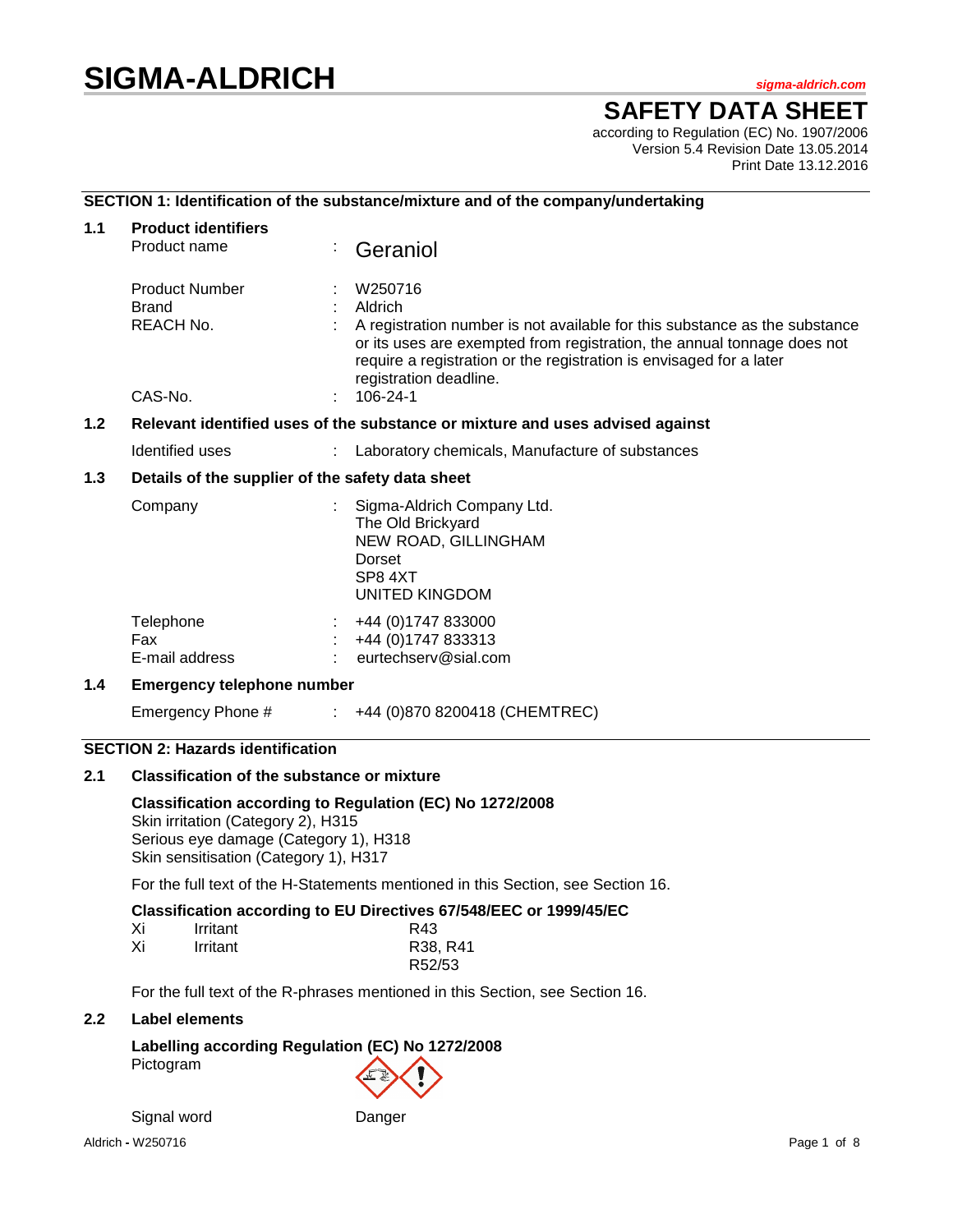| Hazard statement(s)                      |                                                                                                                                     |
|------------------------------------------|-------------------------------------------------------------------------------------------------------------------------------------|
| H <sub>315</sub>                         | Causes skin irritation.                                                                                                             |
| H317                                     | May cause an allergic skin reaction.                                                                                                |
| H <sub>3</sub> 18                        | Causes serious eye damage.                                                                                                          |
| Precautionary statement(s)               |                                                                                                                                     |
| P <sub>280</sub>                         | Wear protective gloves/ eye protection/face protection.                                                                             |
| $P305 + P351 + P338$                     | IF IN EYES: Rinse cautiously with water for several minutes. Remove<br>contact lenses, if present and easy to do. Continue rinsing. |
| Supplemental Hazard<br><b>Statements</b> | none                                                                                                                                |

**2.3 Other hazards** - none

## **SECTION 3: Composition/information on ingredients**

#### **3.1 Substances**

| Synonyms         | : trans-3,7-Dimethyl-2,6-octadien-1-ol |
|------------------|----------------------------------------|
| Formula          | : $C_{10}H_{18}O$                      |
| Molecular Weight | $: 154.25$ g/mol                       |
| CAS-No.          | $: 106-24-1$                           |

## **Hazardous ingredients according to Regulation (EC) No 1272/2008**

| Component          |           | Classification                    | Concentration |
|--------------------|-----------|-----------------------------------|---------------|
| Geraniol           |           |                                   |               |
| CAS-No.            | 106-24-1  | Skin Irrit. 2; Eye Dam. 1; Skin   | $\leq$ 100 %  |
| EC-No.             | 203-377-1 | Sens. 1; H315, H317, H318         |               |
|                    |           |                                   |               |
| <b>Citronellol</b> |           |                                   |               |
| CAS-No.            | 106-22-9  | Skin Irrit. 2; Eye Irrit. 2; Skin | $2.5 - 10 \%$ |
| EC-No.             | 203-375-0 | Sens. 1; H315, H317, H319         |               |
|                    |           |                                   |               |

#### **Hazardous ingredients according to Directive 1999/45/EC**

| Component          |           | Classification               | Concentration |
|--------------------|-----------|------------------------------|---------------|
| Geraniol           |           |                              |               |
| CAS-No.            | 106-24-1  | Xi, R36 - R41 - R43          | $\leq$ 100 %  |
| EC-No.             | 203-377-1 |                              |               |
|                    |           |                              |               |
| <b>Citronellol</b> |           |                              |               |
| CAS-No.            | 106-22-9  | Xi, N, R36/38 - R43 - R51/53 | $2.5 - 10%$   |
| EC-No.             | 203-375-0 |                              |               |
|                    |           |                              |               |

For the full text of the H-Statements and R-Phrases mentioned in this Section, see Section 16

## **SECTION 4: First aid measures**

## **4.1 Description of first aid measures**

#### **General advice**

Consult a physician. Show this safety data sheet to the doctor in attendance.

#### **If inhaled**

If breathed in, move person into fresh air. If not breathing, give artificial respiration. Consult a physician.

## **In case of skin contact**

Wash off with soap and plenty of water. Consult a physician.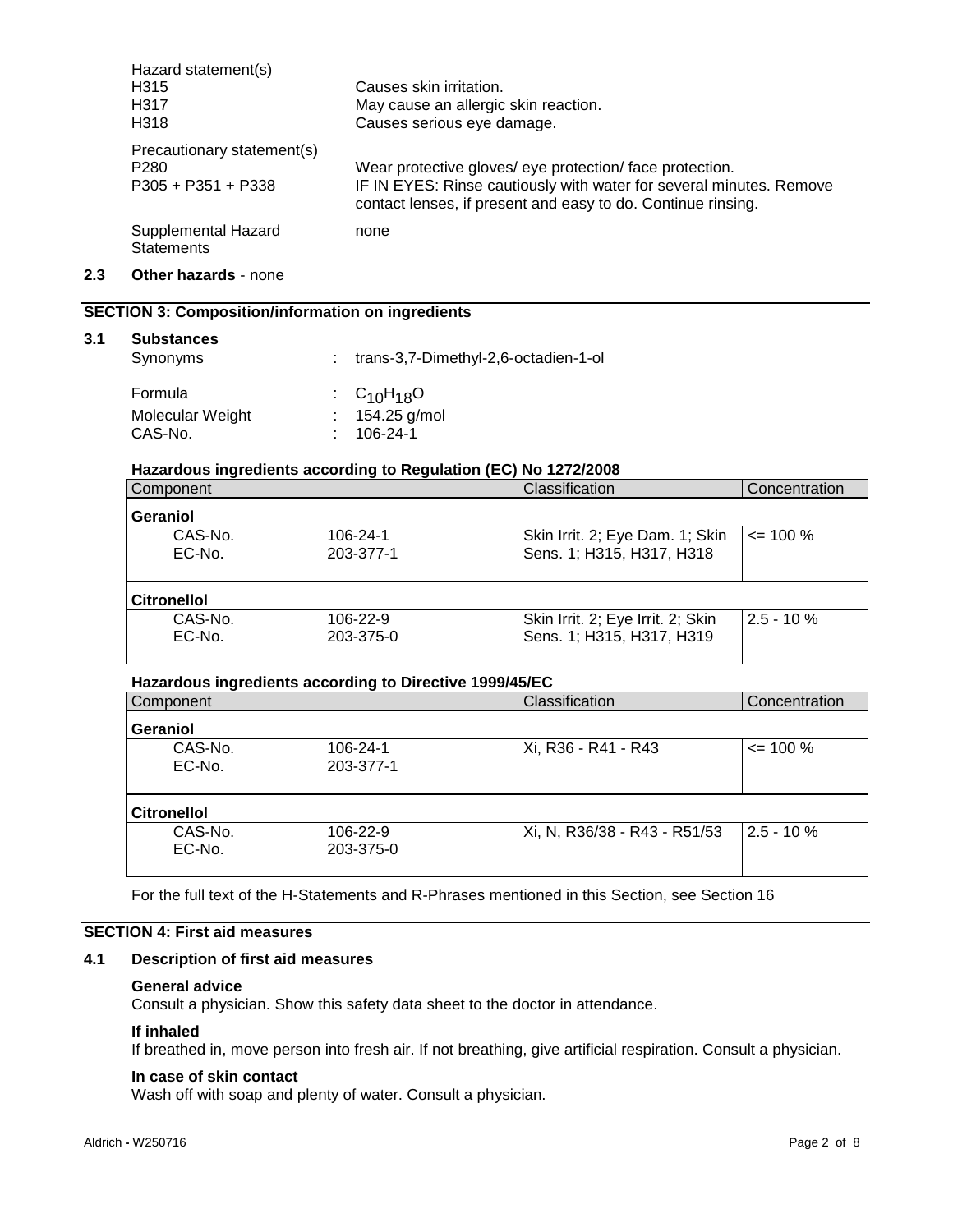### **In case of eye contact**

Rinse thoroughly with plenty of water for at least 15 minutes and consult a physician.

#### **If swallowed**

Never give anything by mouth to an unconscious person. Rinse mouth with water. Consult a physician.

- **4.2 Most important symptoms and effects, both acute and delayed** The most important known symptoms and effects are described in the labelling (see section 2.2) and/or in section 11
- **4.3 Indication of any immediate medical attention and special treatment needed** no data available

## **SECTION 5: Firefighting measures**

#### **5.1 Extinguishing media**

#### **Suitable extinguishing media**

Use water spray, alcohol-resistant foam, dry chemical or carbon dioxide.

- **5.2 Special hazards arising from the substance or mixture** Carbon oxides
- **5.3 Advice for firefighters** Wear self contained breathing apparatus for fire fighting if necessary.
- **5.4 Further information** no data available

## **SECTION 6: Accidental release measures**

# **6.1 Personal precautions, protective equipment and emergency procedures**

Use personal protective equipment. Avoid breathing vapours, mist or gas. Ensure adequate ventilation. Evacuate personnel to safe areas.

For personal protection see section 8.

# **6.2 Environmental precautions** Prevent further leakage or spillage if safe to do so. Do not let product enter drains. Discharge into the environment must be avoided.

- **6.3 Methods and materials for containment and cleaning up** Soak up with inert absorbent material and dispose of as hazardous waste. Keep in suitable, closed containers for disposal.
- **6.4 Reference to other sections**

For disposal see section 13.

## **SECTION 7: Handling and storage**

#### **7.1 Precautions for safe handling** Avoid contact with skin and eyes. Avoid inhalation of vapour or mist. For precautions see section 2.2.

- **7.2 Conditions for safe storage, including any incompatibilities** Store in cool place. Keep container tightly closed in a dry and well-ventilated place. Containers which are opened must be carefully resealed and kept upright to prevent leakage.
- **7.3 Specific end use(s)**

Apart from the uses mentioned in section 1.2 no other specific uses are stipulated

## **SECTION 8: Exposure controls/personal protection**

#### **8.1 Control parameters**

#### **Components with workplace control parameters**

Contains no substances with occupational exposure limit values.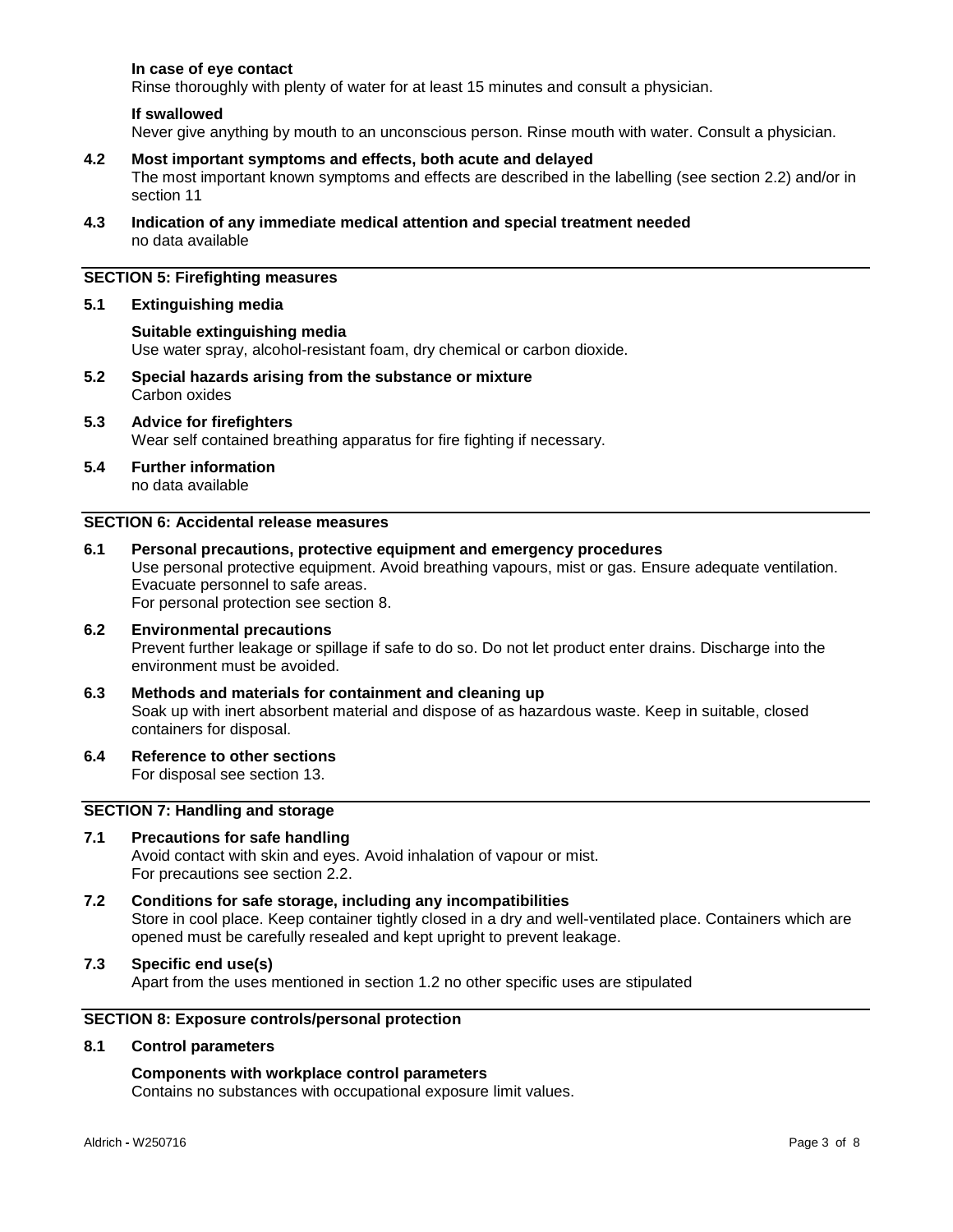## **8.2 Exposure controls**

## **Appropriate engineering controls**

Handle in accordance with good industrial hygiene and safety practice. Wash hands before breaks and at the end of workday.

## **Personal protective equipment**

#### **Eye/face protection**

Tightly fitting safety goggles. Faceshield (8-inch minimum). Use equipment for eye protection tested and approved under appropriate government standards such as NIOSH (US) or EN 166(EU).

## **Skin protection**

Handle with gloves. Gloves must be inspected prior to use. Use proper glove removal technique (without touching glove's outer surface) to avoid skin contact with this product. Dispose of contaminated gloves after use in accordance with applicable laws and good laboratory practices. Wash and dry hands.

The selected protective gloves have to satisfy the specifications of EU Directive 89/686/EEC and the standard EN 374 derived from it.

Full contact Material: Nitrile rubber Minimum layer thickness: 0.11 mm Break through time: 480 min Material tested:Dermatril® (KCL 740 / Aldrich Z677272, Size M)

Splash contact Material: Nitrile rubber Minimum layer thickness: 0.11 mm Break through time: 480 min Material tested:Dermatril® (KCL 740 / Aldrich Z677272, Size M)

data source: KCL GmbH, D-36124 Eichenzell, phone +49 (0)6659 87300, e-mail sales@kcl.de, test method: EN374

If used in solution, or mixed with other substances, and under conditions which differ from EN 374, contact the supplier of the CE approved gloves. This recommendation is advisory only and must be evaluated by an industrial hygienist and safety officer familiar with the specific situation of anticipated use by our customers. It should not be construed as offering an approval for any specific use scenario.

#### **Body Protection**

Complete suit protecting against chemicals, The type of protective equipment must be selected according to the concentration and amount of the dangerous substance at the specific workplace.

## **Respiratory protection**

Where risk assessment shows air-purifying respirators are appropriate use a full-face respirator with multi-purpose combination (US) or type ABEK (EN 14387) respirator cartridges as a backup to engineering controls. If the respirator is the sole means of protection, use a full-face supplied air respirator. Use respirators and components tested and approved under appropriate government standards such as NIOSH (US) or CEN (EU).

#### **Control of environmental exposure**

Prevent further leakage or spillage if safe to do so. Do not let product enter drains. Discharge into the environment must be avoided.

## **SECTION 9: Physical and chemical properties**

#### **9.1 Information on basic physical and chemical properties**

| a)                | Appearance      | Form: clear, liquid<br>Colour: colourless |             |
|-------------------|-----------------|-------------------------------------------|-------------|
| b)                | Odour           | no data available                         |             |
| C)                | Odour Threshold | no data available                         |             |
| Aldrich - W250716 |                 |                                           | Page 4 of 8 |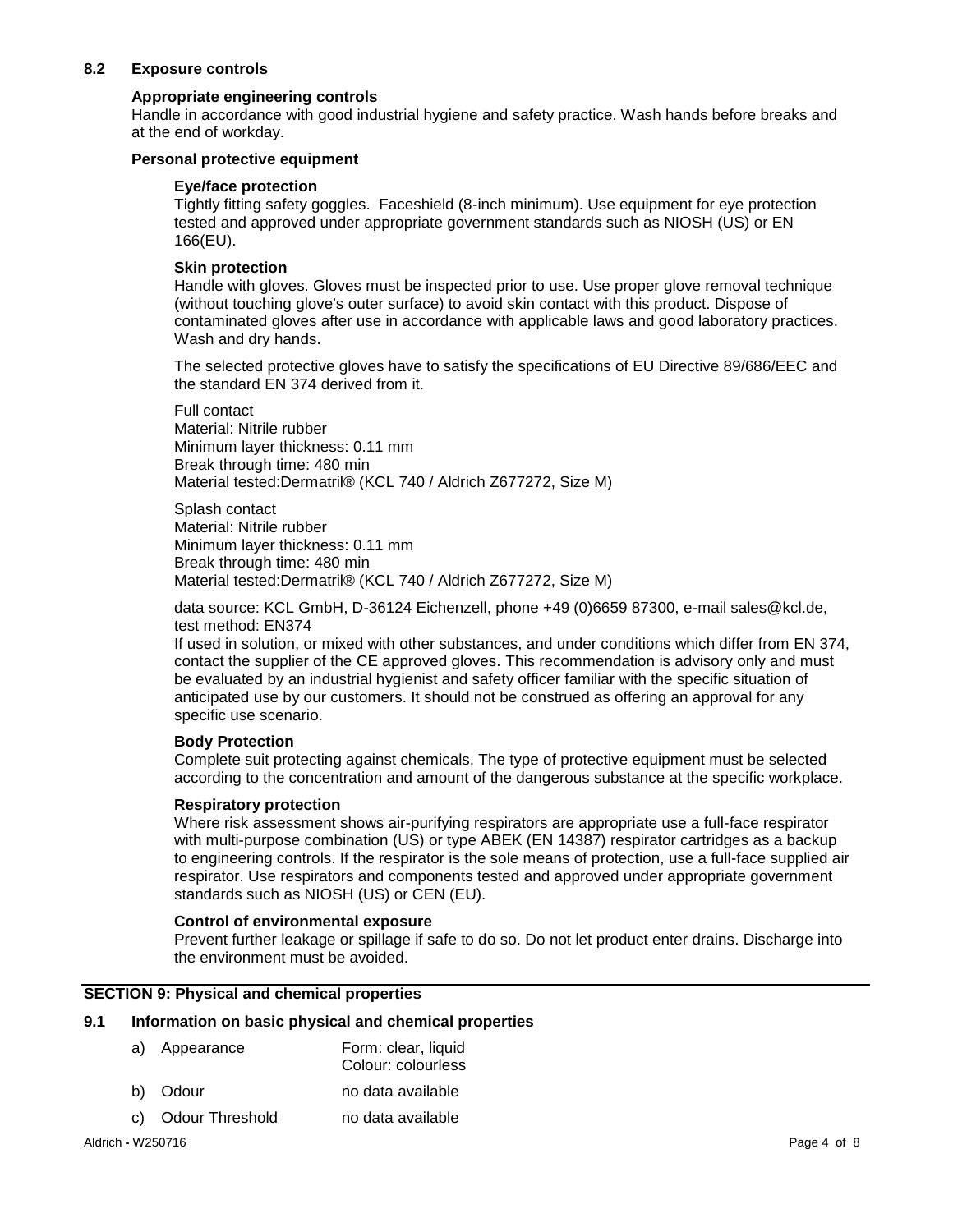|                                                                               | d)                                                                        | no data available<br>pH                            |                                                                               |  |
|-------------------------------------------------------------------------------|---------------------------------------------------------------------------|----------------------------------------------------|-------------------------------------------------------------------------------|--|
|                                                                               | e)                                                                        | Melting point/freezing<br>point                    | Melting point/freezing point: -15 °C                                          |  |
| Initial boiling point and<br>229 - 230 °C at 1,013 hPa<br>f)<br>boiling range |                                                                           |                                                    |                                                                               |  |
|                                                                               | g)                                                                        | Flash point                                        | 108 °C - closed cup - Tested according to Annex V of Directive<br>67/548/EEC. |  |
|                                                                               | h)                                                                        | Evapouration rate                                  | no data available                                                             |  |
|                                                                               | i)                                                                        | Flammability (solid, gas)                          | no data available                                                             |  |
|                                                                               | j)                                                                        | Upper/lower<br>flammability or<br>explosive limits | no data available                                                             |  |
|                                                                               | k)                                                                        | Vapour pressure                                    | 1 hPa at 70.6 °C                                                              |  |
|                                                                               | I)                                                                        | Vapour density                                     | $5.33 - (Air = 1.0)$                                                          |  |
|                                                                               |                                                                           | m) Relative density                                | 0.874 g/cm3                                                                   |  |
|                                                                               | n)                                                                        | Water solubility                                   | 0.1 g/l at 25 °C                                                              |  |
|                                                                               | O)                                                                        | Partition coefficient: n-<br>octanol/water         | log Pow: 2.5 at 25 °C                                                         |  |
|                                                                               | p)                                                                        | Auto-ignition<br>temperature                       | no data available                                                             |  |
|                                                                               | q)                                                                        | Decomposition<br>temperature                       | no data available                                                             |  |
|                                                                               | r)                                                                        | Viscosity                                          | no data available                                                             |  |
|                                                                               | s)                                                                        | <b>Explosive properties</b>                        | no data available                                                             |  |
|                                                                               | t)                                                                        | Oxidizing properties                               | no data available                                                             |  |
| 9.2                                                                           |                                                                           | Other safety information                           |                                                                               |  |
|                                                                               |                                                                           | Relative vapour density                            | $5.33 - (Air = 1.0)$                                                          |  |
|                                                                               |                                                                           | <b>SECTION 10: Stability and reactivity</b>        |                                                                               |  |
| 10.1                                                                          | <b>Reactivity</b><br>no data available                                    |                                                    |                                                                               |  |
| 10.2                                                                          | <b>Chemical stability</b><br>Stable under recommended storage conditions. |                                                    |                                                                               |  |
| 10.3                                                                          | <b>Possibility of hazardous reactions</b><br>no data available            |                                                    |                                                                               |  |

- **10.4 Conditions to avoid** no data available
- **10.5 Incompatible materials** Strong oxidizing agents, Acid chlorides, Acid anhydrides
- **10.6 Hazardous decomposition products** Other decomposition products - no data available In the event of fire: see section 5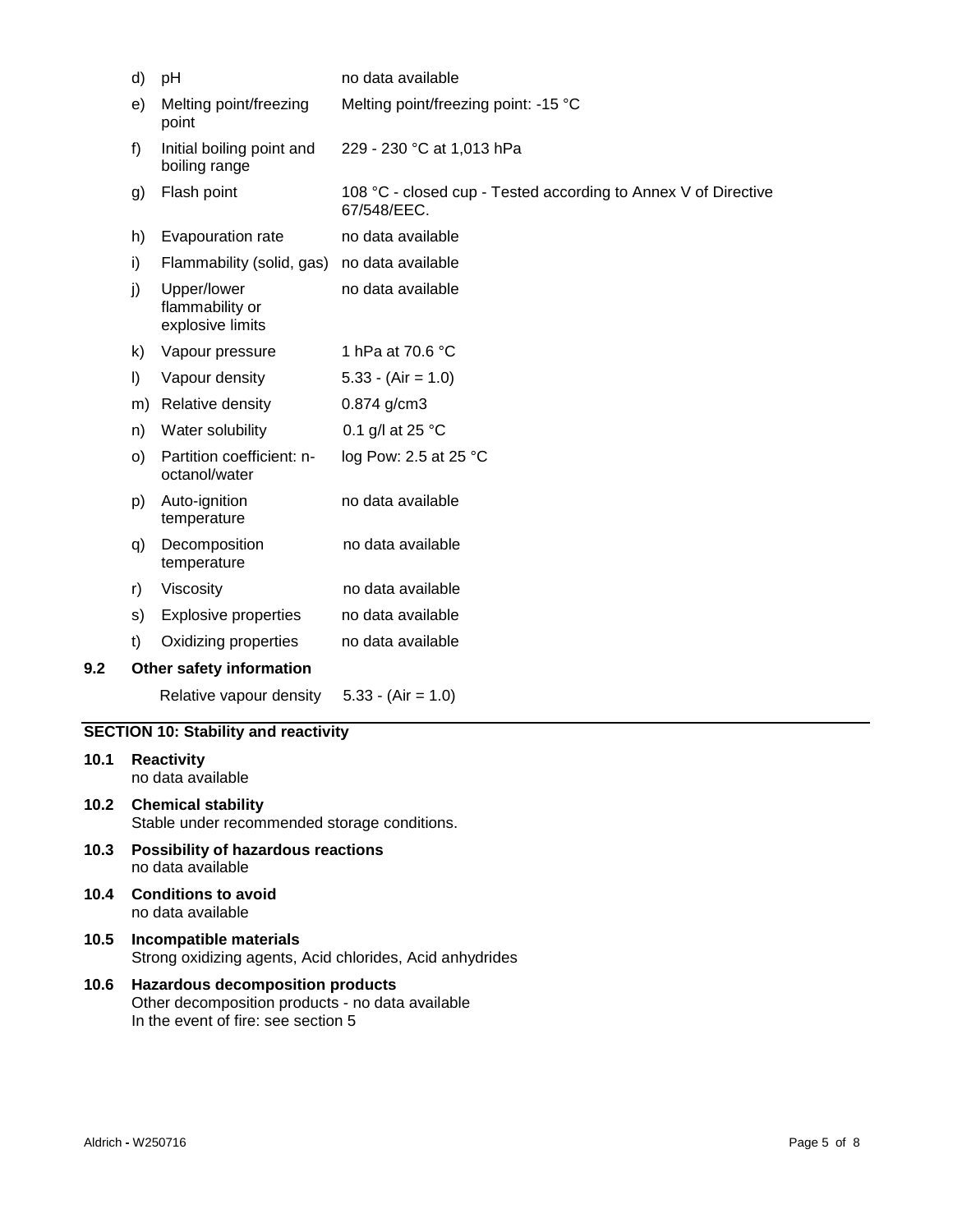## **SECTION 11: Toxicological information**

#### **11.1 Information on toxicological effects**

#### **Acute toxicity**

LD50 Oral - rat - 3,600 mg/kg Remarks: Behavioral:Somnolence (general depressed activity). Behavioral:Coma. Skin and Appendages: Other: Hair.

LD50 Dermal - rabbit - > 5,000 mg/kg

## **Skin corrosion/irritation**

Skin - rabbit Result: Irritating to skin. - 24 h (OECD Test Guideline 404)

#### **Serious eye damage/eye irritation**

Eyes - rabbit Result: Risk of serious damage to eyes. - 24 h (Directive 67/548/EEC, Annex V, B.5.)

## **Respiratory or skin sensitisation**

- guinea pig May cause sensitisation by skin contact.

## **Germ cell mutagenicity**

no data available

## **Carcinogenicity**

IARC: No component of this product present at levels greater than or equal to 0.1% is identified as probable, possible or confirmed human carcinogen by IARC.

#### **Reproductive toxicity**

no data available

**Specific target organ toxicity - single exposure** no data available

**Specific target organ toxicity - repeated exposure**

no data available

#### **Aspiration hazard** no data available

# **Additional Information**

RTECS: Not available

burning sensation, Cough, wheezing, laryngitis, Shortness of breath, Headache

## **SECTION 12: Ecological information**

#### **12.1 Toxicity**

| Toxicity to fish                                          | static test LC50 - Danio rerio (zebra fish) - ca. 22 mg/l - 96 h<br>(OECD Test Guideline 203)    |
|-----------------------------------------------------------|--------------------------------------------------------------------------------------------------|
| Toxicity to daphnia and<br>other aquatic<br>invertebrates | Immobilization EC50 - Daphnia magna (Water flea) - 10.8 mg/l - 48 h<br>(OECD Test Guideline 202) |
| Toxicity to algae                                         | Growth inhibition EC50 - Desmodesmus subspicatus (green algae) - 13.1 mg/l<br>- 72 h             |

## **12.2 Persistence and degradability**

| Biodegradability | aerobic Chemical oxygen demand - Exposure time 3 d |
|------------------|----------------------------------------------------|
|                  | Result: 80 - 100 % - Readily biodegradable.        |
|                  | (OECD Test Guideline 301A)                         |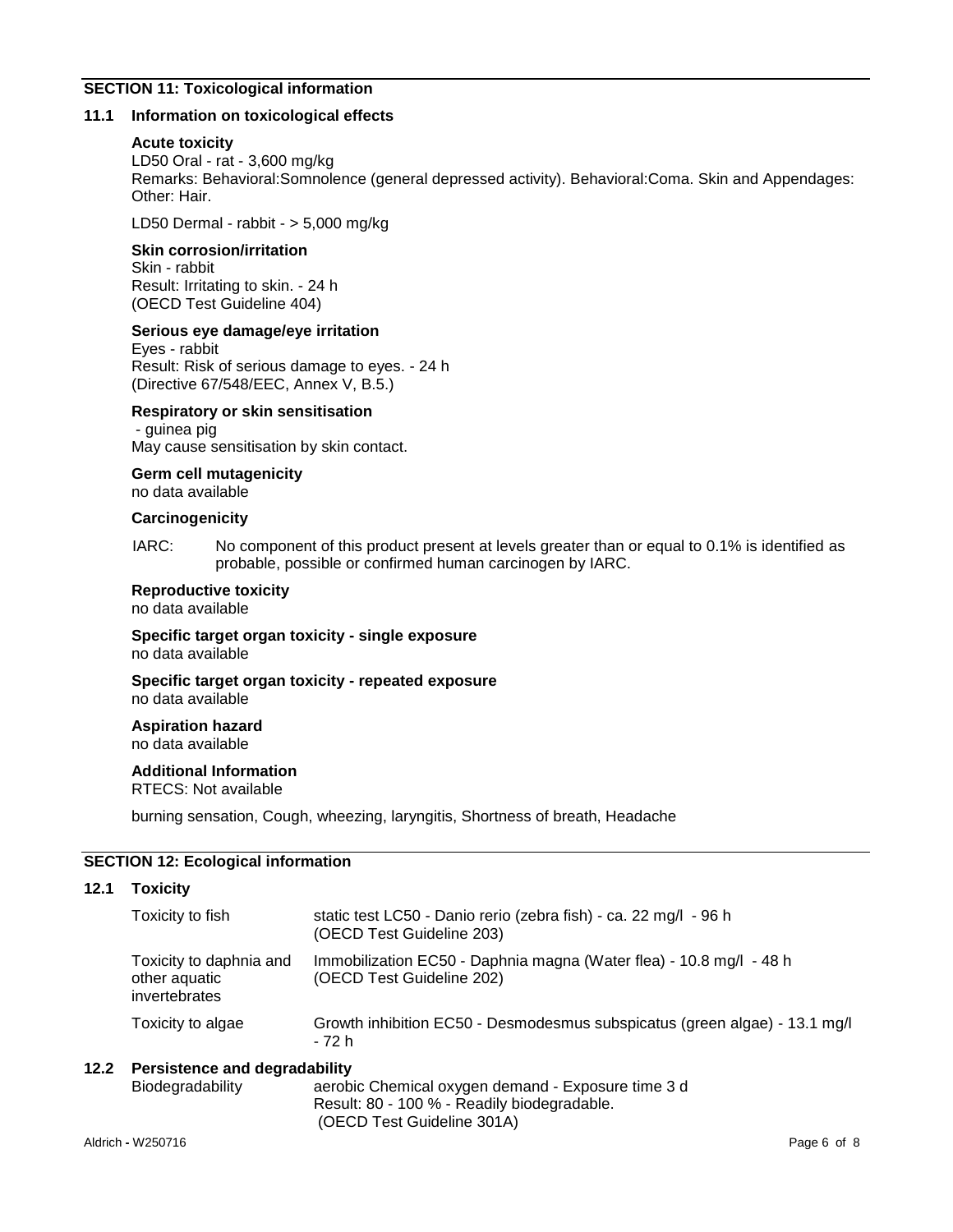| 12.3 | <b>Bioaccumulative potential</b><br>no data available                                                                                   |                                                                            |          |  |
|------|-----------------------------------------------------------------------------------------------------------------------------------------|----------------------------------------------------------------------------|----------|--|
| 12.4 | <b>Mobility in soil</b><br>no data available                                                                                            |                                                                            |          |  |
| 12.5 | <b>Results of PBT and vPvB assessment</b><br>PBT/vPvB assessment not available as chemical safety assessment not required/not conducted |                                                                            |          |  |
| 12.6 | Other adverse effects<br>Harmful to aquatic life.                                                                                       |                                                                            |          |  |
|      | <b>SECTION 13: Disposal considerations</b>                                                                                              |                                                                            |          |  |
| 13.1 | Waste treatment methods                                                                                                                 |                                                                            |          |  |
|      | <b>Product</b>                                                                                                                          | Offer surplus and non-recyclable solutions to a licensed disposal company. |          |  |
|      | <b>Contaminated packaging</b><br>Dispose of as unused product.                                                                          |                                                                            |          |  |
|      | <b>SECTION 14: Transport information</b>                                                                                                |                                                                            |          |  |
| 14.1 | <b>UN number</b><br>ADR/RID: -                                                                                                          | IMDG: -                                                                    | IATA: -  |  |
| 14.2 | UN proper shipping name<br>ADR/RID:<br>Not dangerous goods<br>Not dangerous goods<br>IMDG:<br>IATA:<br>Not dangerous goods              |                                                                            |          |  |
| 14.3 | <b>Transport hazard class(es)</b><br>ADR/RID: -                                                                                         | $IMDG: -$                                                                  | IATA: -  |  |
| 14.4 | <b>Packaging group</b><br>ADR/RID: -                                                                                                    | $IMDG: -$                                                                  | IATA: -  |  |
| 14.5 | <b>Environmental hazards</b><br>ADR/RID: no                                                                                             | IMDG Marine pollutant: no                                                  | IATA: no |  |
| 14.6 | Special precautions for user<br>no data available                                                                                       |                                                                            |          |  |

## **SECTION 15: Regulatory information**

This safety datasheet complies with the requirements of Regulation (EC) No. 1907/2006.

## **15.1 Safety, health and environmental regulations/legislation specific for the substance or mixture**

no data available

**15.2 Chemical Safety Assessment** For this product a chemical safety assessment was not carried out

# **SECTION 16: Other information**

## **Full text of H-Statements referred to under sections 2 and 3.**

| Eye Dam.         | Serious eye damage                   |
|------------------|--------------------------------------|
| Eye Irrit.       | Eye irritation                       |
| H <sub>315</sub> | Causes skin irritation.              |
| H <sub>317</sub> | May cause an allergic skin reaction. |
| H <sub>318</sub> | Causes serious eye damage.           |
| H <sub>319</sub> | Causes serious eye irritation.       |
| Skin Irrit.      | Skin irritation                      |